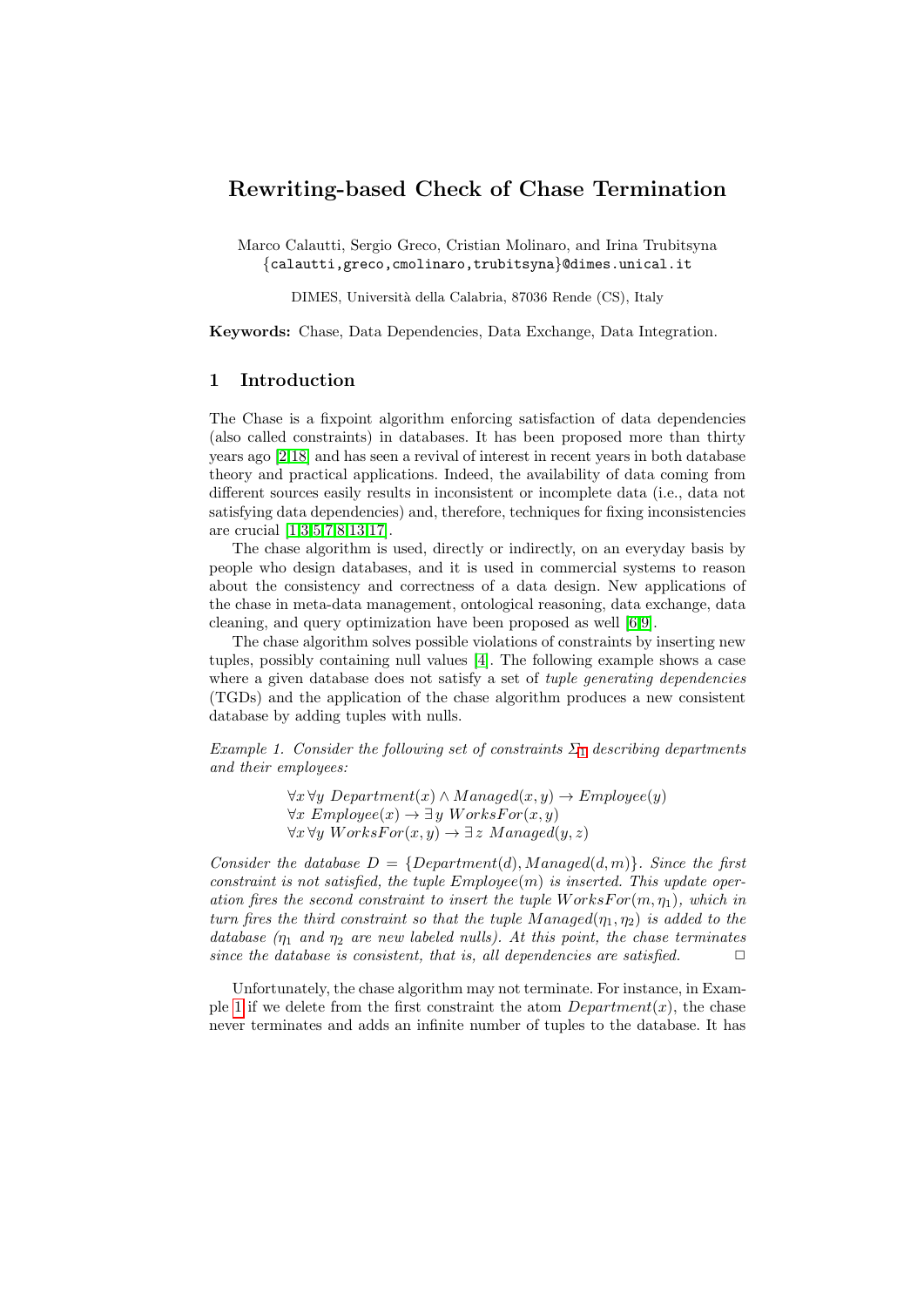been formally proved in [\[12\]](#page-5-3) that the problem of deciding whether the chase procedure terminates is semi-decidable. The first and basic effort concerning the formalization of a (decidable) sufficient condition guaranteeing chase termination is weak acyclicity [\[11\]](#page-5-4). Informally, it checks whether the constraints do not allow for nulls to cyclically propagate inside predicates' positions. Considering the example above, we have that a value in the second position of predicate Managed is copied to Employee (denoted by  $M_2 \rightarrow E_1$ ). This forces the introduction of a new null value in the second position of  $WorksFor$ , (denoted as  $E_1 \rightarrow WF_2$ ); this value is then copied in the first position of Managed  $(W F_2 \rightarrow M_1)$  and it also forces the introduction of a new null value in the second position of Managed (WF<sub>2</sub>  $\rightarrow$  M<sub>2</sub>). Since it is possible to reach position  $M_2$  from itself through a connection of the form  $\stackrel{*}{\rightarrow}$ , an infinite number of nulls could be introduced during the chase procedure.

Different extensions of *weak acyclicity* have been proposed. Safety [\[20\]](#page-5-5) and super-weak acyclicity [\[19\]](#page-5-6) identify the positions in which null values can be propagated. Stratification-based approaches [\[10,](#page-4-9)[20,](#page-5-5)[16\]](#page-5-7) analyse whether dependencies may fire each other and thus propagate null values from one to another. See [\[14\]](#page-5-8) for a comprehensive survey on this topic. Nevertheless, despite the previously mentioned results, there are still important classes of terminating data dependencies which are not identified by any of the previously mentioned criteria: Example [1](#page-0-0) showed one such a case. To overcome such limitations, rewriting techniques have been proposed [\[15,](#page-5-9)[16\]](#page-5-7). In the following section we give an overview on them and show how the constraints of Example [1](#page-0-0) can be rewritten by using predicate adornments in order to allow simple termination conditions (even the simplest one, weak-acyclicity) to understand that the chase procedure terminates. Issues regarding the extension of these techniques to managing also equality generating dependencies (EGDs) are discussed in Section 3.

## 2 Constraint Rewriting

We start by introducing the basic idea of the  $Adn$  technique [\[15\]](#page-5-9), which can be used in conjunction with current termination criteria, enabling us to detect more sets of constraints as terminating. The technique consists of rewriting a set of TGDs  $\Sigma$  into a new set  $\Sigma^{\alpha}$  which is "better" than the original one for the purpose of checking termination. Rather than applying a termination criterion to  $\Sigma$ , the new set  $\Sigma^{\alpha}$  is used and if  $\Sigma^{\alpha}$  satisfies the criterion then chase termination for  $\Sigma$  is guaranteed. This allows us to recognize larger classes of constraints for which chase termination is guaranteed: if  $\Sigma$  satisfies chase termination criterion C, then the rewritten set  $\Sigma^{\alpha}$  satisfies C as well, but the vice versa is not true, that is, there are significant classes of constraints for which  $\Sigma^{\alpha}$  satisfies C and  $\Sigma$  does not.

*Example 2.* Consider again the set of TGDs  $\Sigma_1$  $\Sigma_1$ . The Adn technique first rewrites TGDs by associating strings of b symbols to body atoms and to head positions containing universally quantified variables. Then, f symbols are associated for existentially quantified variables. This new set of TGDs is denoted by  $Base(\Sigma_1)$  $Base(\Sigma_1)$  $Base(\Sigma_1)$ :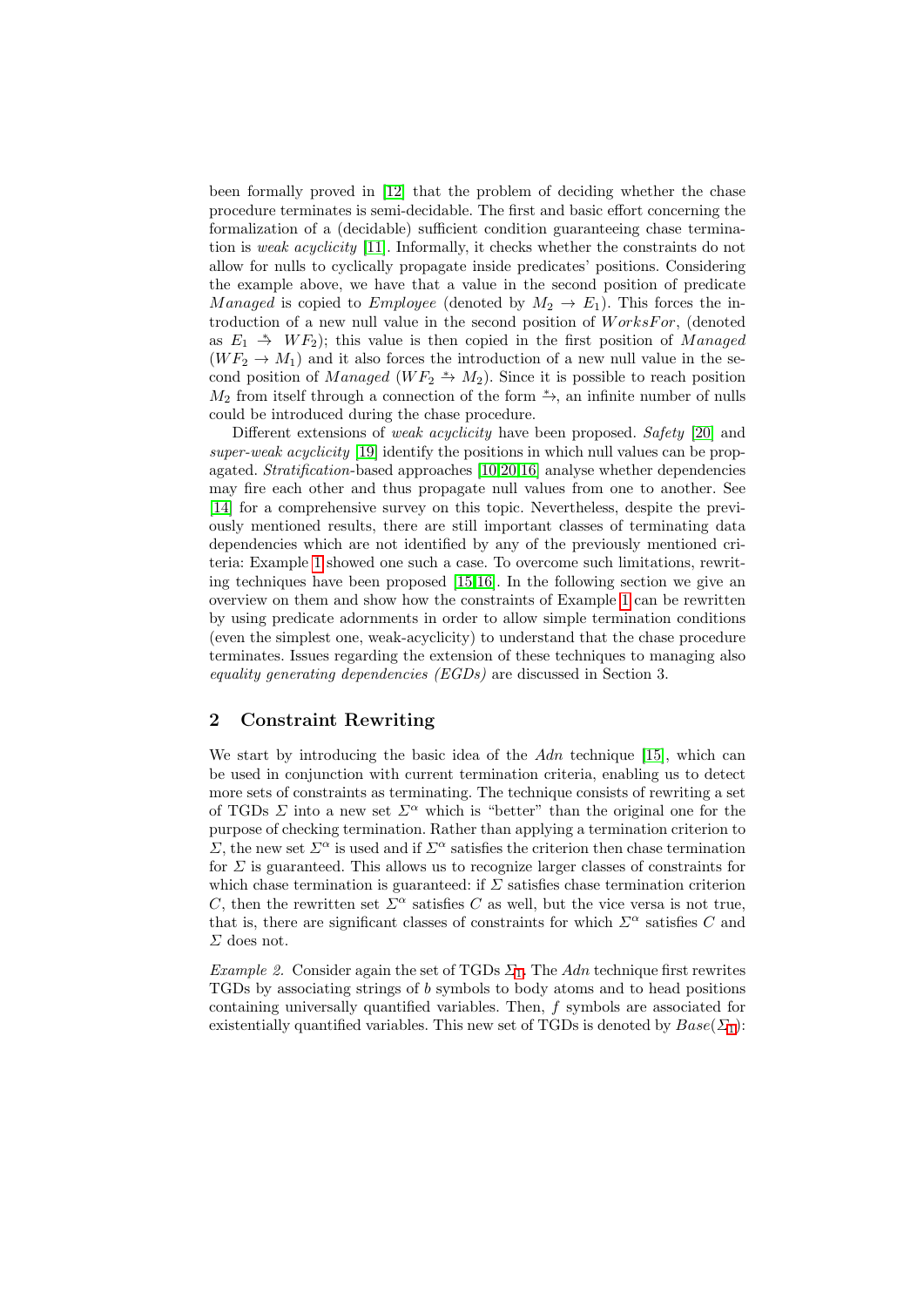$\forall x \forall y \ Department^b(x) \land Management^b(x, y) \rightarrow Employee^b(y)$  $\forall x \; Employee^b(x) \rightarrow \exists y \; Workshop^b(x, y)$  $\forall x \forall y \text{ Works}$   $F \circ r^{bb}(x, y) \rightarrow \exists z \text{$ *Managed<sup>bf</sup>* $(y, z)$ 

Subsequently, because of the presence of atoms  $WorksFor^{bf}(x, y)$  and  $Managed^{bf}(x, y)$ in  $Base(\Sigma_1)$  $Base(\Sigma_1)$  $Base(\Sigma_1)$ , the rewriting continues by producing the following set of TGDs  $Derived(\Sigma_1)$  $Derived(\Sigma_1)$  $Derived(\Sigma_1)$ :

> $\forall x \forall y \text{ W} or \text{ks} \text{For}^{\text{bf}}(x, y) \rightarrow \exists z \text{ M} anaged \text{ff}(y, z)$  $\forall x \forall y \ Department^b(x) \land Management^b(x, y) \rightarrow Employee^f(y)$  $\forall x \; Employee^{f}(x) \rightarrow \exists y \; Workshop{W}$  $\forall x \forall y \space WorksFor^{ff}(x, y) \rightarrow \exists z \space Management(f(y, z))$

At this point, the generation of  $Derived(\Sigma_1)$  $Derived(\Sigma_1)$  $Derived(\Sigma_1)$  terminates, since the atom Department<sup>b</sup>(x) cannot be joined with  $Managed^{ff}(x, y)$  to produce a new adorned TGD. The rewritten set of TGDs  $Adn(\Sigma_1)$  $Adn(\Sigma_1)$  $Adn(\Sigma_1)$  is weakly-acyclic, whereas the original set  $\Sigma_1$  $\Sigma_1$  is not recognized by any chase termination criteria.  $\Box$ 

Rewriting Algorithm Improvement. The rewriting algorithm Adn has been further improved into the  $Adn^+$  algorithm [\[16\]](#page-5-7) by using different adornments for each existentially quantified variable and by considering how TGDs may fire each other in the generation of adorned atoms. During the rewriting process, this algorithm also performs a basic cyclicity check, allowing to eventually determine the termination of the chase, without necessarily relying on other criteria. The new criterion is called Acyclicity. To the best of our knowledge, the class of TGDs recognized by this criterion is the most general class known so far.

### 3 Adding EGDs

In the previous sections, we have considered the case where all constraints are TGDs. In this section, we show how the chase termination problem radically changes when we allow also EGDs.

Given a set of TGDs  $\Sigma$  for which the chase does not terminate, we can show that the addition of EGDs to  $\Sigma$  may allow to have a terminating chase sequence. On the other hand, if the chase always terminates for  $\Sigma$ , adding EGDs to  $\Sigma$  may make the chase of  $\Sigma$  non-terminating.

<span id="page-2-0"></span>Example [3](#page-2-0). Consider the following two sets of constraints  $\Sigma_3$  (left) and  $\Sigma'_3$ (right):

| $r_1: \forall x A(x) \rightarrow \exists y N(y)$       | $r'_1: \forall x \ N(x) \rightarrow \exists y \exists z S(x,y,z)$            |
|--------------------------------------------------------|------------------------------------------------------------------------------|
| $r_2: \forall x \ N(x) \rightarrow \exists y \ E(x,y)$ | $r'_2$ : $\forall x \forall y \forall z \ S(x, y, y) \rightarrow N(y)$       |
| $r_3: \forall x \forall y \ E(x,y) \rightarrow N(y)$   | $r'_3$ : $\forall x \forall y \forall z \ S(x, y, z) \rightarrow T(x, y, z)$ |
| $r_4: \forall x \forall y \ E(x,y) \rightarrow x=y$    | $r'_4: \ \forall x \forall y \forall z \ T(x,y,z) \rightarrow y=z$           |

and the database  $D = \{N(a)\}\.$  The chase applied to the database D and the subset of TGDs  $\{r_1, r_2\}$  of  $\Sigma_3$  $\Sigma_3$  is not terminating as it introduces an infinite number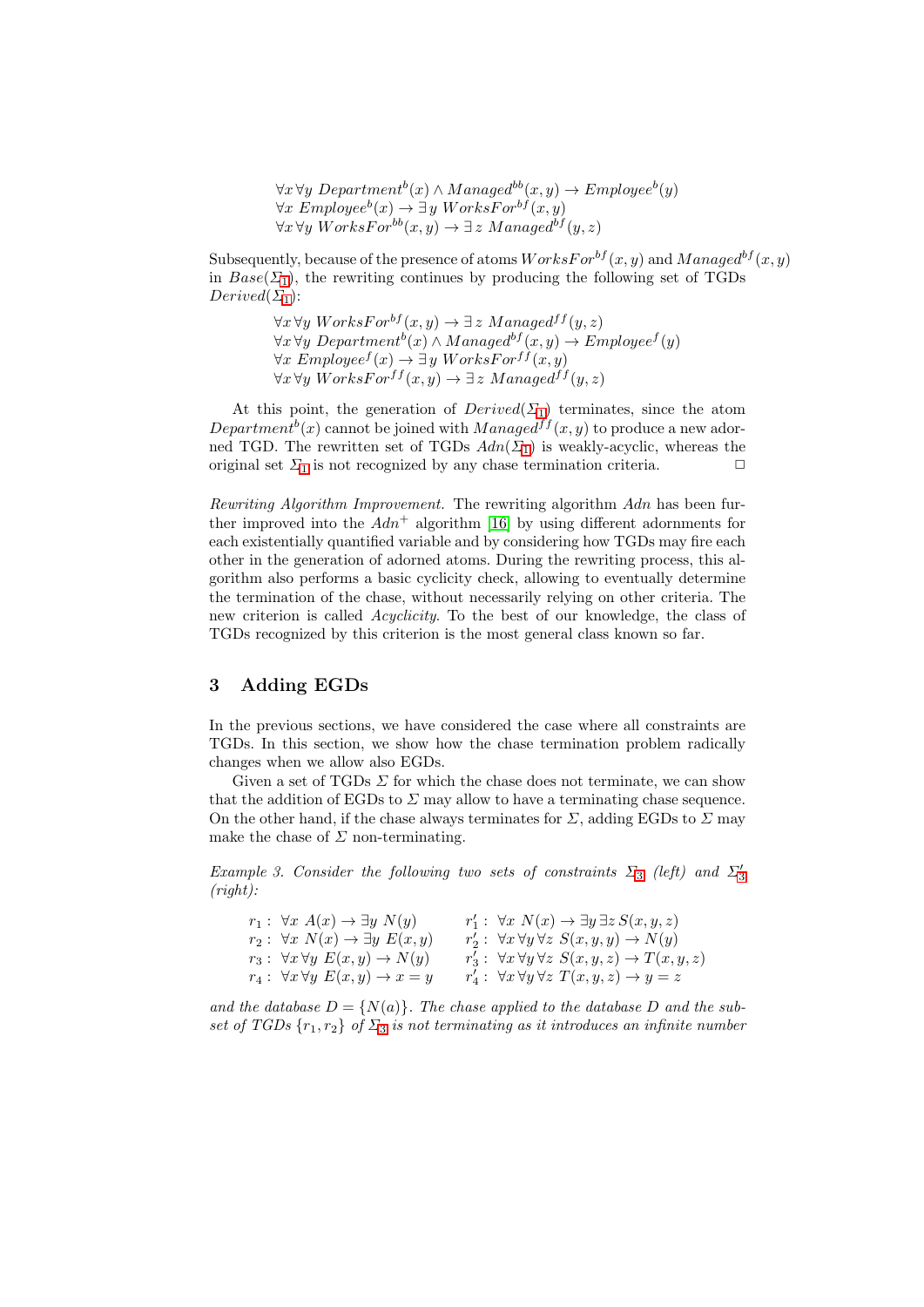of tuples  $E(\eta_1, \eta_2), E(\eta_3, \eta_1), \dots$  The introduction of the EGD  $r_3$  allows to have a terminating sequence, which produces the universal solution  $\{N(a), E(a, a)\}.$ 

The subset of TGDs  $\{r'_1, r'_2, r'_3\}$  $\{r'_1, r'_2, r'_3\}$  $\{r'_1, r'_2, r'_3\}$  of  $\Sigma'_3$  is terminating for all database instances as recognized by several criteria (e.g., super-weak acyclicity). However, the chase fixpoint applied to  $\Sigma_3'$  $\Sigma_3'$  $\Sigma_3'$  and the database D is non-terminating as it introduces an infinite number of tuples  $S(a, \eta_1, \eta_1), T(a, \eta_1, \eta_1), N(\eta_1), S(\eta_1, \eta_2, \eta_2),$  $T(\eta_1, \eta_2, \eta_2), N(\eta_2), \dots$ 

As shown in the previous example, when for a set of dependencies it is not the case that every chase sequence is terminating, the existence of at least one terminating chase sequence, for every database, might still be guaranteed. Thus, one could extend rewriting techniques such as  $Adn^+$  to sets of TGDs and EGDs, in order to find whether there exists, for every database, at least one terminating chase sequence. In order to cope with the aforementioned issues, algorithm  $Adn^+$ can be extended in such a way that some adornments generated by rewriting TGDs are changed in order to satisfy the head equalities of EGDs. Specifically, the algorithm first tries to adorn as many EGDs as possible, and then consider the rewriting of a single TGD. The basic idea is illustrated in the following example.

Example 4. Consider the set of dependencies  $\Sigma_3$  $\Sigma_3$  of Example [3.](#page-2-0) As initially EGD  $r_4$  cannot be adorned, TGD  $r_1$  is rewritten into:

$$
\forall x \ A^b(x) \to \exists y \ N^{f_1}(y)
$$

and  $r_2$  is rewritten into:

$$
\forall x \; N^b(x) \to \exists y \; E^{bf_2}(x, y)
$$

Now, EGD  $r_4$  can be used to "merge" distinct symbols. This is accomplished by constructing the following adorned version of  $r_4$  using the atom  $E^{bf_2}(x, y)$ :

$$
\forall x \forall y \ E^{bf_2}(x, y) \to x = y
$$

This indicates that every occurrence of the symbol  $f_2$  in the obtained adorned dependencies has to be replaced with  $b$ , thereby obtaining:

$$
\forall x \ A^b(x) \to \exists y \ N^{f_1}(y)
$$
  

$$
\forall x \forall y \ N^b(x) \to \exists y \ E^{bb}(x, y)
$$
  

$$
\forall x \forall y \ E^{bb}(x, y) \to x = y
$$

Then, TGD  $r_3$  is adorned, obtaining:

$$
\forall x \forall y \ E^{bb}(x, y) \to N^b(y)
$$

Then, TGD  $r_2$  is adorned using atom  $N^{f_1}(x)$ , obtaining:

$$
\forall x \forall y \ N^{f_1}(x) \to \exists y \ E^{f_1 f_3}(x, y)
$$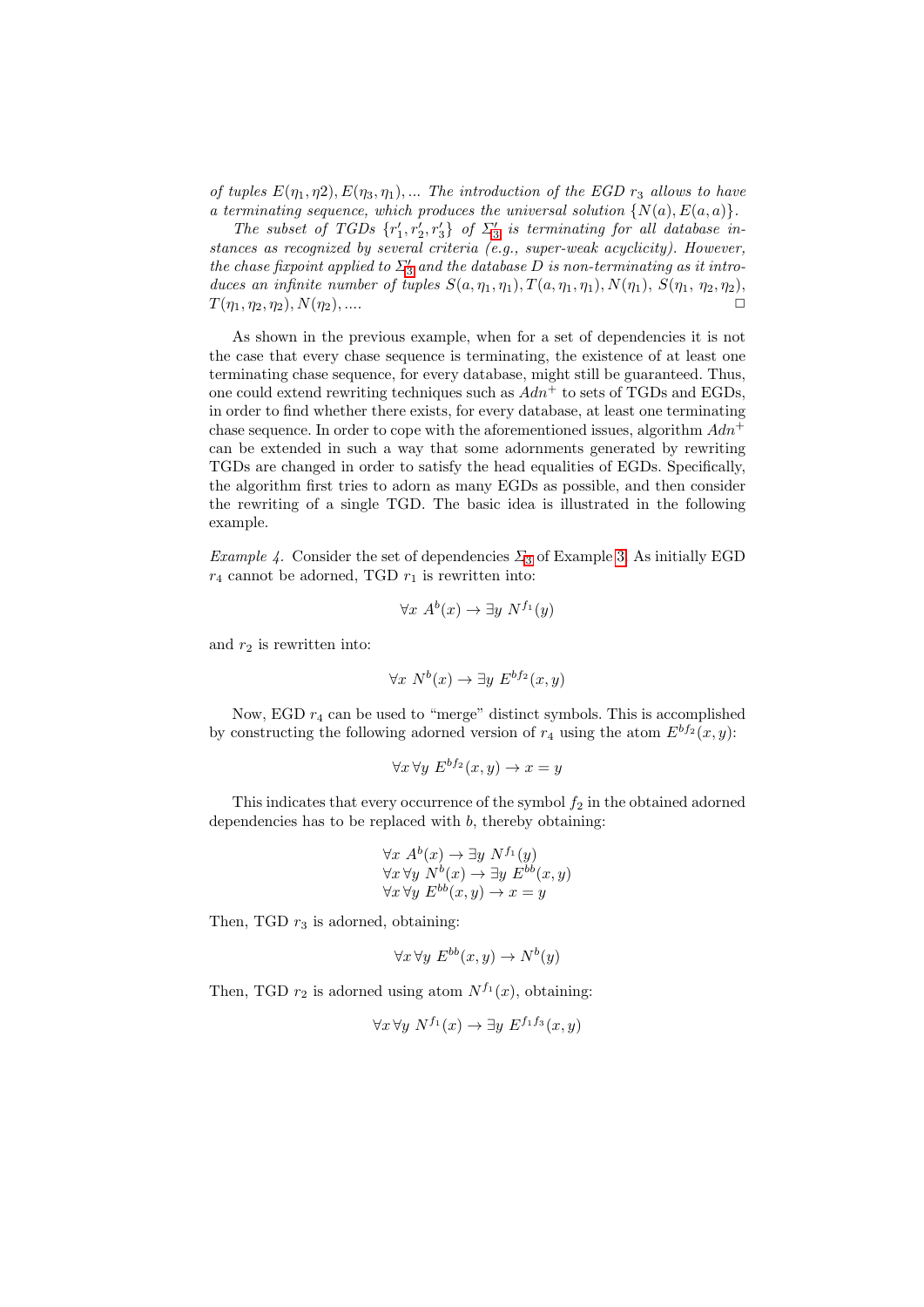Again, EGD  $r_4$  is used, getting:

$$
\forall x \forall y \ E^{f_1 f_3}(x, y) \to x = y
$$

Consequently,  $f_3$  is replaced with  $f_1$  and we get:

 $\forall x \ A^b(x) \rightarrow \exists y \ N^{f_1}(y)$  $\forall x \forall y \ N^b(x) \rightarrow \exists y \ E^{bb}(x, y)$  $\forall x \forall y \ E^{bb}(x, y) \rightarrow N^b(y)$  $\forall x \forall y \ N^{f_1}(x) \rightarrow \exists y \ E^{f_1f_1}(x,y)$  $\forall x \forall y \ E^{bb}(x, y) \rightarrow x = y$  $\forall x \forall y \ E^{f_1 f_1}(x, y) \rightarrow x = y$ 

Finally, atom  $E^{f_1f_1}(x, y)$  is used to adorn  $r_3$ , obtaining:

$$
\forall x \forall y \ E^{f_1 f_1}(x, y) \to N^{f_1}(y)
$$

At this point, the rewriting stops, since no new adorned dependency can be constructed. Intuitively, the algorithm identifies the existence of a terminating chase sequence because symbols  $f_1, f_2, f_3$ , which represent nulls constructed w.r.t. the symbols occurring in the body of the TGD, are not "cyclic" in the following sense. Symbol  $f_1$  "depends on" symbol b in  $body(r_1)$ ,  $f_2$  depends on symbol b in  $body(r_2)$ , and  $f_3$  depends on symbol  $f_1$ . Since no pair of symbols  $f_i, f_j$  in the final set of dependency is such that  $f_i$  depends on  $f_i$  and vice versa, the set  $\Sigma_3$  $\Sigma_3$ has a terminating chase sequence.  $\Box$ 

### References

- <span id="page-4-1"></span>1. F. N. Afrati and P. G. Kolaitis. Repair checking in inconsistent databases: algorithms and complexity. In ICDT, pages 31–41, 2009.
- <span id="page-4-0"></span>2. A. V. Aho, C. Beeri, and J. D. Ullman. The theory of joins in relational databases. ACM Trans. Database Syst., 4(3):297–314, 1979.
- <span id="page-4-2"></span>3. M. Arenas, L. E. Bertossi, and J. Chomicki. Consistent query answers in inconsistent databases. In PODS, pages 68–79, 1999.
- <span id="page-4-8"></span>4. C. Beeri and M. Y. Vardi. Formal systems for tuple and equality generating dependencies. SIAM J. Comput., 13(1):76–98, 1984.
- <span id="page-4-3"></span>5. L. E. Bertossi. Consistent query answering in databases. SIGMOD Record, 35(2):68–76, 2006.
- <span id="page-4-6"></span>6. A. Cali, G. Gottlob, and A. Pieris. Advanced processing for ontological queries. PVLDB, 3(1):554–565, 2010.
- <span id="page-4-4"></span>7. L. Caroprese, S. Greco, and E. Zumpano. Active integrity constraints for database consistency maintenance. IEEE Trans. Knowl. Data Eng., 21(7):1042–1058, 2009.
- <span id="page-4-5"></span>8. J. Chomicki. Consistent query answering: Five easy pieces. In ICDT, pages 1–17, 2007.
- <span id="page-4-7"></span>9. G. De Giacomo, D. Lembo, M. Lenzerini, and R. Rosati. On reconciling data exchange, data integration, and peer data management. In PODS, pages 133–142, 2007.
- <span id="page-4-9"></span>10. A. Deutsch, A. Nash, and J. B. Remmel. The chase revisited. In PODS, pages 149–158, 2008.